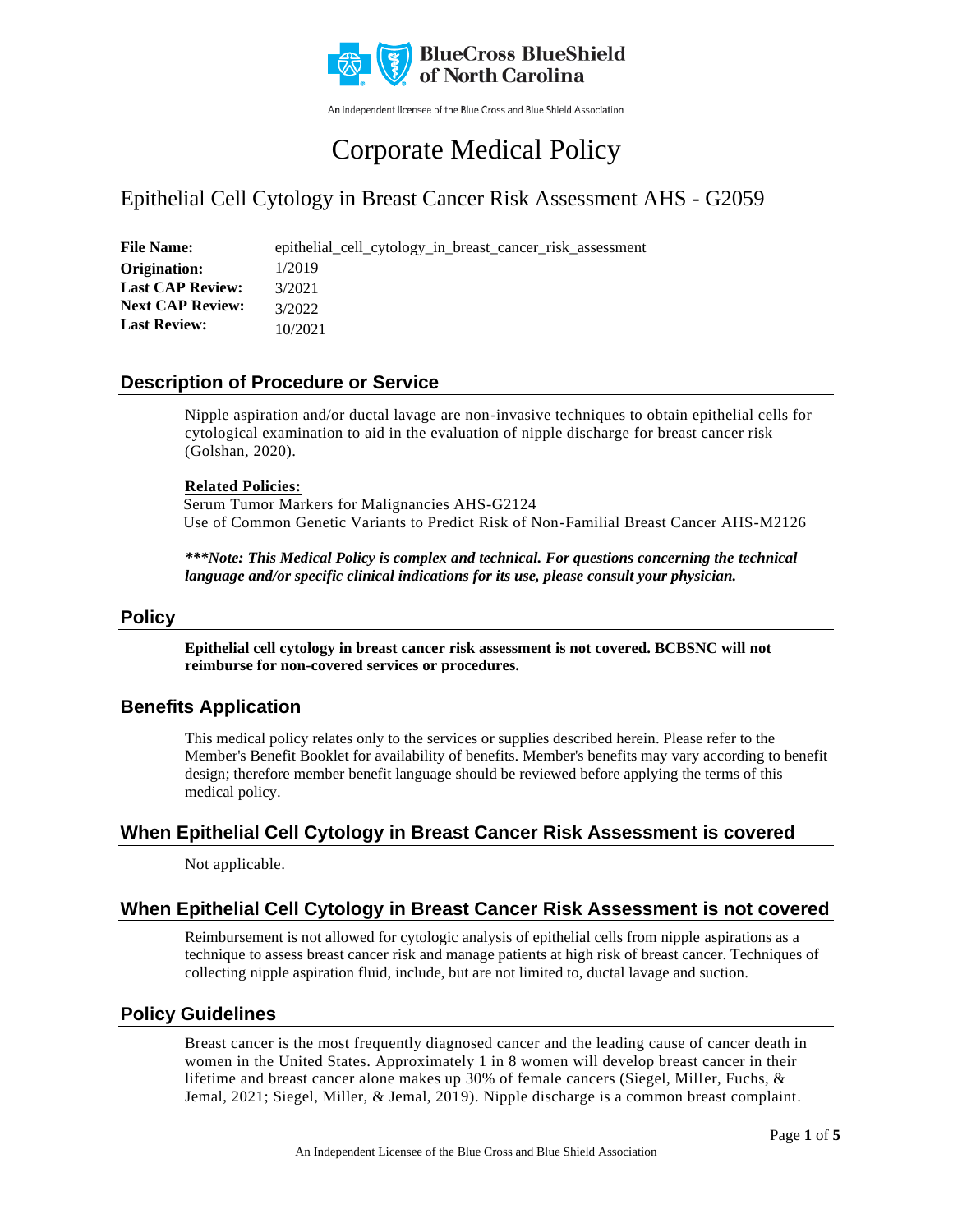## Epithelial Cell Cytology in Breast Cancer Risk Assessment AHS - G2059

Most nipple discharge is of benign origin, however, it is necessary to differentiate patients with benign nipple discharge from those who have an underlying pathology. In approximately 5-15 percent of pathologic nipple discharge cases, cancer is identified (Golshan, 2018, 2020).

Breast cancer originates in breast epithelium and is associated with progressive molecular and morphologic changes. Women with atypical breast ductal epithelial cells have an increased relative risk of breast cancer. Cytological evaluation of epithelial cells in nipple discharge has potential to be a diagnostic aid. Due to the scant cellularity of specimens obtained by expression or aspiration of nipple discharge, ductal lavage was developed to enhance the ease and efficiency of collecting breast epithelial cells for cytologic analysis. The analysis of breast-specific liquid biopsies, such as nipple aspirate fluid, has potential to be used as a biomarker profiling technique for monitoring breast health (Shaheed et al., 2018). Researchers report that the measurement of nipple aspirate fluid, including miRNA, pathological nipple discharge, and breast ductal fluids, may help to improve early detection and management of breast cancer (Moelans, Patuleia, van Gils, van der Wall, & van Diest, 2019).

#### *Analytic Validity*

In a retrospective study of 618 patients with nipple discharge over a 14-year period, the sensitivity and specificity of cytology were 17 and 66 percent, respectively; the authors concluded that "nipple discharge cytology has little complementary diagnostic value" (Kooistra, Wauters, van de Ven, & Strobbe, 2009).

#### *Clinical Utility and Validity*

Hornberger, Chen, Li, Kakad, and Quay (2015) performed a meta-analysis on the use of nipple aspirate fluid (NAF) in identifying breast cancer based on proliferative epithelial disease (PED). The authors reviewed 16 articles, 20808 unique aspirations, and 17378 subjects. Among cancer-free patients, 51.5% aspirations contained fluid, of which 27.7% showed a PED on cytology. Of the two prospective studies of 7850 women, patients with abnormal cytology showed a 2.1-fold higher risk of developing breast cancer compared to those without fluid (Hornberger et al., 2015).

Chatterton et al. (2016) measured sex steroid levels in nipple aspirate fluid; hormones were measured in samples from 160 breast cancer cases and 157 controls. Results showed a significantly higher concentration of dehydroepiandrosterone (DHEA) in the nipple aspirate fluid of patients with breast cancer compared to controls; further, DHEA levels were highly correlated with estradiol levels, indicating "a potentially important role of this steroid in breast cancer risk" (Chatterton et al., 2016).

#### **State and Federal Regulations, as applicable**

A search for "ductal lavage" and "nipple aspirate" on the FDA website is limited to a consumer update titled "Nipple Aspirate Test is No Substitute for Mammogram." Additionally, many labs have developed specific tests that they must validate and perform in house. These laboratory-developed tests (LDTs) are regulated by the Centers for Medicare and Medicaid (CMS) as high-complexity tests under the Clinical Laboratory Improvement Amendments of 1988 (CLIA '88). As an LDT, the U. S. Food and Drug Administration has not approved or cleared this test; however, FDA clearance or approval is not currently required for clinical use.

#### **Guidelines and Recommendations**

#### **American Society of Breast Surgeons (ASBS) (ASBS, 2016, 2019)**

The Official Statement by the American Society of Breast Surgeons (ASBS, 2019) regarding Screening Mammography does not mention ductal lavage at all in their statement.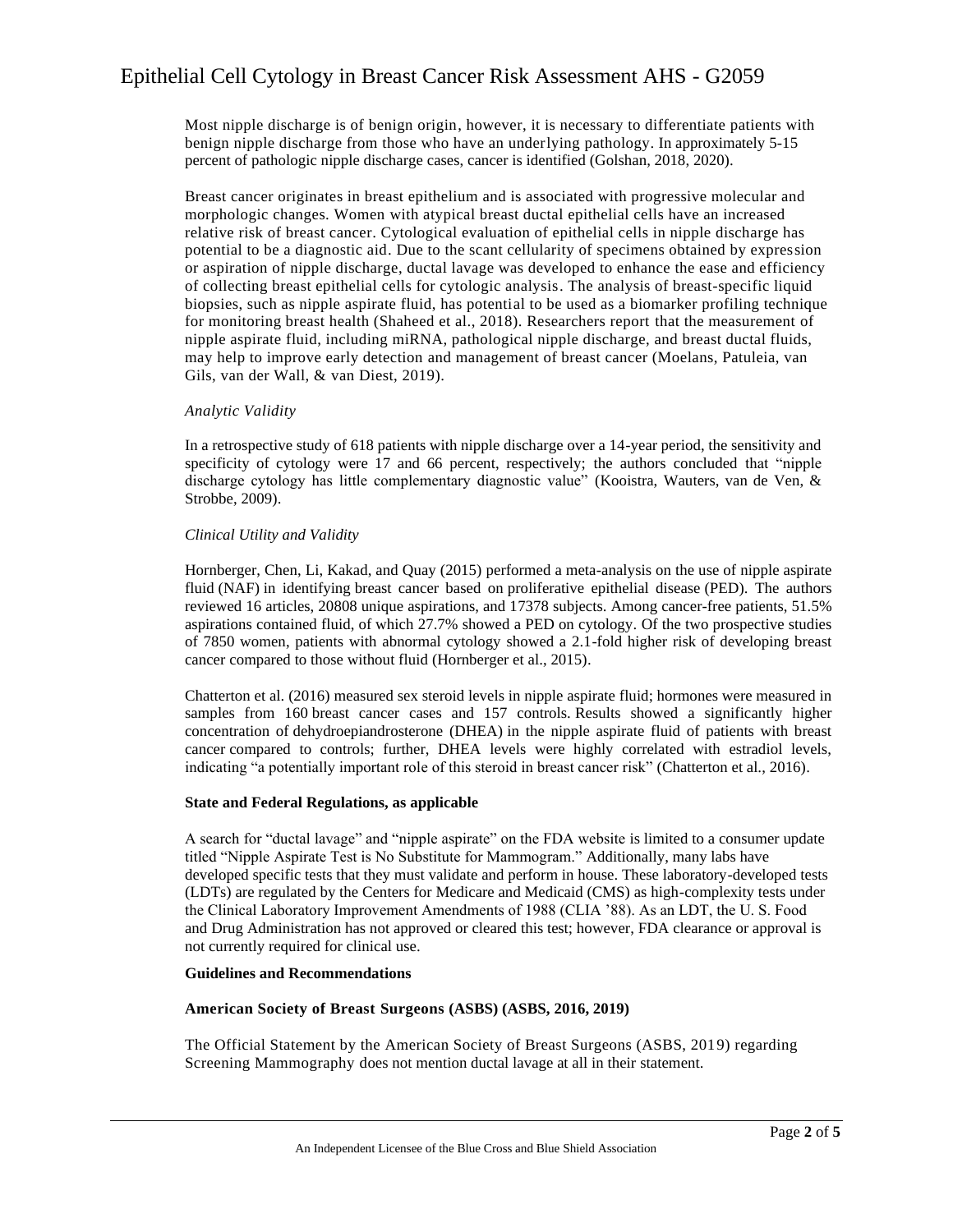## Epithelial Cell Cytology in Breast Cancer Risk Assessment AHS - G2059

In 2016, the ASBS published a consensus guideline on the concordance assessment of image-guided breast biopsies and the management of borderline or high-risk lesions. These guideline state that "The decision to excise a papillary lesion without atypia needs to be individualized based on risk, including such criteria as size; symptomatology, including palpability and presence of nipple discharge; and breast cancer risk factors" (ASBS, 2016). This is the only mention of nipple discharge in the document.

#### **National Comprehensive Cancer Network (NCCN) (NCCN, 2021)**

National Comprehensive Cancer Network (NCCN) Clinical Practice Guidelines in Oncology™, breast cancer screening and diagnosis guidelines (NCCN, 2019, 2021) state that "current evidence does not support the routine use of ductal lavage as a screening procedure," and that "ductal lavage is not recommended by the NCCN for breast cancer screening or diagnosis. "

#### **Food and Drug Administration (FDA) (FDA, 2017)**

In 2017 the FDA issued a safety warning (FDA, 2017) stating that "…the FDA is unaware of any valid scientific data to show that a nipple aspirate test, when used on its own, is an effective screening tool for any medical condition, including the detection of breast cancer or other breast disease."

#### **American College of Radiology (ACR) (Lee et al., 2017)**

In 2017, the ACR published appropriateness criteria for the evaluation of nipple discharge. These criteria state that "Cytologic examination of nipple discharge has not proven to be effective in differentiating benign from malignant lesions" (Lee et al., 2017).

## **Billing/Coding/Physician Documentation Information**

This policy may apply to the following codes. Inclusion of a code in this section does not guarantee that it will be reimbursed. For further information on reimbursement guidelines, please see Administrative Policies on the Blue Cross Blue Shield of North Carolina web site at www.bcbsnc.com. They are listed in the Category Search on the Medical Policy search page.

*Applicable service codes: 88108, 88112*

BCBSNC may request medical records for determination of medical necessity. When medical records are requested, letters of support and/or explanation are often useful, but are not sufficient documentation unless all specific information needed to make a medical necessity determination is included.

### **Scientific Background and Reference Sources**

- SBS. (2016). Consensus Guideline on Concordance Assessment of Image-Guided Breast Biopsies and Management of Borderline or High-Risk Lesions. Retrieved from [https://www.breastsurgeons.org/docs/statements/Consensus-Guideline-on-Concordance-](https://www.breastsurgeons.org/docs/statements/Consensus-Guideline-on-Concordance-Assessment-of-Image-Guided-Breast-Biopsies.pdf)[Assessment-of-Image-Guided-Breast-Biopsies.pdf](https://www.breastsurgeons.org/docs/statements/Consensus-Guideline-on-Concordance-Assessment-of-Image-Guided-Breast-Biopsies.pdf)
- ASBS. (2019). Screening Mammography. Retrieved from [https://www.breastsurgeons.org/docs/statements/Position-Statement-on-Screening-](https://www.breastsurgeons.org/docs/statements/Position-Statement-on-Screening-Mammography.pdf)[Mammography.pdf](https://www.breastsurgeons.org/docs/statements/Position-Statement-on-Screening-Mammography.pdf)
- Chatterton, R. T., Heinz, R. E., Fought, A. J., Ivancic, D., Shappell, C., Allu, S., . . . Khan, S. A. (2016). Nipple Aspirate Fluid Hormone Concentrations and Breast Cancer Risk. *Horm Cancer, 7*(2), 127-136. doi:10.1007/s12672-016-0252-7
- FDA. (2017). Nipple Aspirate Test Is No Substitute for Mammogram. Retrieved from [https://www.fda.gov/consumers/consumer-updates/nipple-aspirate-test-no-substitute](https://www.fda.gov/consumers/consumer-updates/nipple-aspirate-test-no-substitute-mammogram)[mammogram](https://www.fda.gov/consumers/consumer-updates/nipple-aspirate-test-no-substitute-mammogram)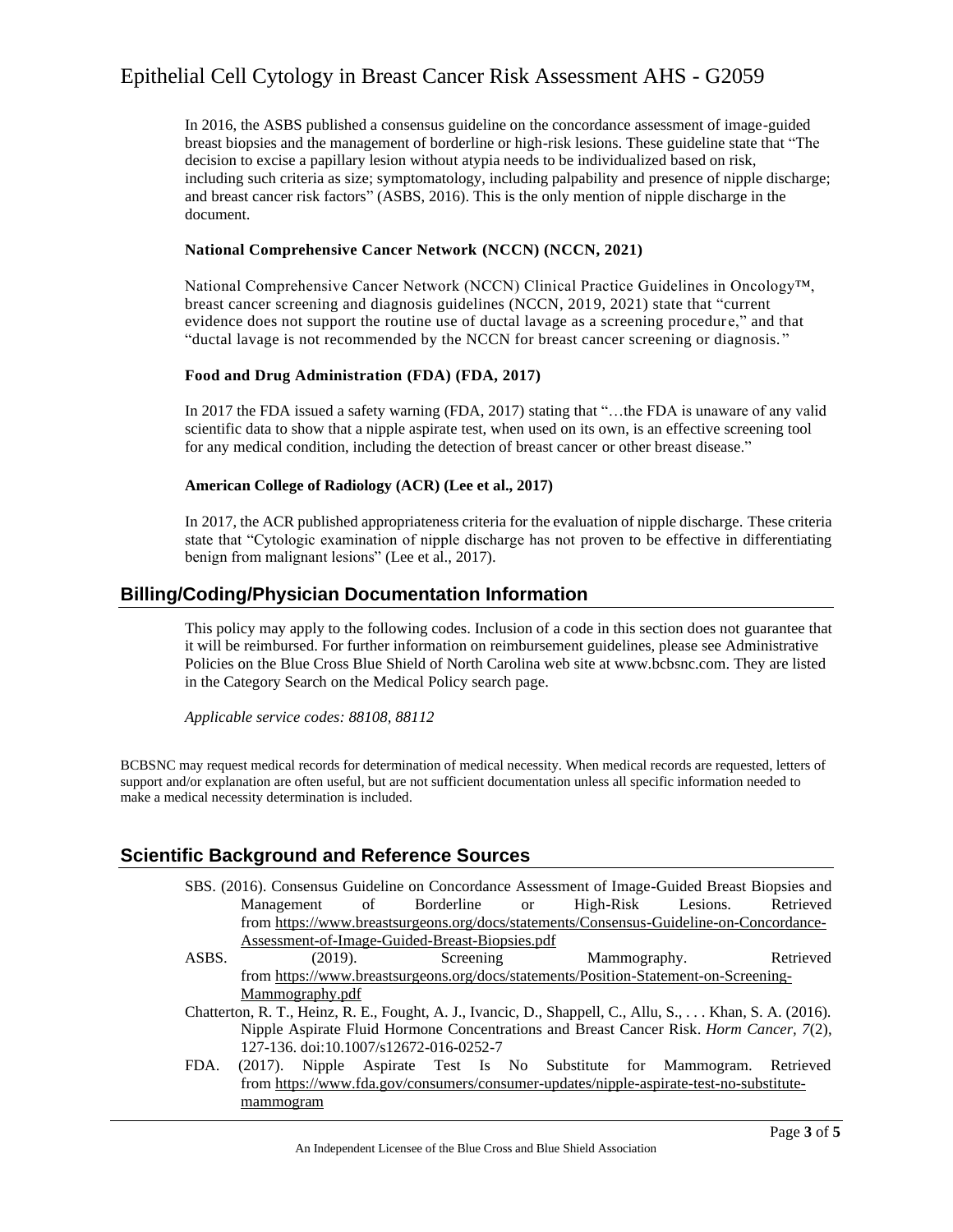Golshan, M. (2018). Nipple discharge - UpToDate. In W. Chen (Ed.), *UpToDate*. Retrieved from [https://www.uptodate.com/contents/nipple-](https://www.uptodate.com/contents/nipple-discharge?source=search_result&search=nipple%20lavage&selectedTitle=1~150#H27)

[discharge?source=search\\_result&search=nipple%20lavage&selectedTitle=1~150#H27](https://www.uptodate.com/contents/nipple-discharge?source=search_result&search=nipple%20lavage&selectedTitle=1~150#H27)

Golshan, M. (2020). Nipple discharge - UpToDate. In W. Chen (Ed.), *UpToDate*. Retrieved from [https://www.uptodate.com/contents/nipple-](https://www.uptodate.com/contents/nipple-discharge?source=search_result&search=nipple%20lavage&selectedTitle=1~150#H27)

[discharge?source=search\\_result&search=nipple%20lavage&selectedTitle=1~150#H27](https://www.uptodate.com/contents/nipple-discharge?source=search_result&search=nipple%20lavage&selectedTitle=1~150#H27)

- Hornberger, J., Chen, S. C., Li, Q., Kakad, P., & Quay, S. C. (2015). Proliferative epithelial disease identified in nipple aspirate fluid and risk of developing breast cancer: a systematic review. *Curr Med Res Opin, 31*(2), 253-262. doi:10.1185/03007995.2014.98820
- Kooistra, B. W., Wauters, C., van de Ven, S., & Strobbe, L. (2009). The diagnostic value of nipple discharge cytology in 618 consecutive patients. *Eur J Surg Oncol, 35*(6), 573-577. doi:10.1016/j.ejso.2008.09.009
- Lee, S. J., Trikha, S., Moy, L., Baron, P., diFlorio, R. M., Green, E. D., . . . Newell, M. S. (2017). ACR Appropriateness Criteria(®) Evaluation of Nipple Discharge. *J Am Coll Radiol, 14*(5s), S138 s153. doi:10.1016/j.jacr.2017.01.030
- Moelans, C. B., Patuleia, S. I. S., van Gils, C. H., van der Wall, E., & van Diest, P. J. (2019). Application of Nipple Aspirate Fluid miRNA Profiles for Early Breast Cancer Detection and Management. *Int J Mol Sci, 20*(22). doi:10.3390/ijms20225814
- NCCN. (2019). NCCN Clinical Practice Guidelines in Oncology; Breast Cancer Screening and Diagnosis v1.2019. Retrieved from [https://www.nccn.org/professionals/physician\\_gls/pdf/breast](https://www.nccn.org/professionals/physician_gls/pdf/breast-screening.pdf)[screening.pdf.](https://www.nccn.org/professionals/physician_gls/pdf/breast-screening.pdf) from National Comprehensive Cancer Network [https://www.nccn.org/professionals/physician\\_gls/pdf/breast-screening.pdf](https://www.nccn.org/professionals/physician_gls/pdf/breast-screening.pdf)
- NCCN. (2021). NCCN Clinical Practice Guidelines in Oncology; Breast Cancer Screening and Diagnosis V1.2021. Retrieved from [https://www.nccn.org/professionals/physician\\_gls/pdf/breast](https://www.nccn.org/professionals/physician_gls/pdf/breast-screening.pdf)[screening.pdf.](https://www.nccn.org/professionals/physician_gls/pdf/breast-screening.pdf) from National Comprehensive Cancer Network [https://www.nccn.org/professionals/physician\\_gls/pdf/breast-screening.pdf](https://www.nccn.org/professionals/physician_gls/pdf/breast-screening.pdf)
- Shaheed, S. U., Tait, C., Kyriacou, K., Linforth, R., Salhab, M., & Sutton, C. (2018). Evaluation of nipple aspirate fluid as a diagnostic tool for early detection of breast cancer. *Clin Proteomics, 15*, 3. doi:10.1186/s12014-017-9179-4
- Siegel, R. L., Miller, K. D., Fuchs, H. E., & Jemal, A. (2021). Cancer Statistics, 2021. *CA Cancer J Clin, 71*(1), 7-33. doi:10.3322/caac.21654
- Siegel, R. L., Miller, K. D., & Jemal, A. (2019). Cancer statistics, 2019. *CA Cancer J Clin, 69*(1), 7-34. doi:10.3322/caac.21551

Medical Director review 11/2019

Specialty Matched Consultant Advisory Panel 3/2020

Medical Director review 3/2020

Medical Director review 10/2020

Specialty Matched Consultant Advisory Panel 3/2021

Medical Director review 3/2021

Medical Director review 10/2021

## **Policy Implementation/Update Information**

1/1/2019 New policy developed. Cytologic analysis of epithelial cells from nipple aspirations as a technique to assess breast cancer risk and manage patients at high risk of breast cancer is considered **investigational**. Techniques of collecting nipple aspiration fluid, include, but are not limited to, ductal lavage and suction. Medical Director review 1/1/2019. Policy noticed 1/1/2019 for effective date 4/1/2019. (lpr)